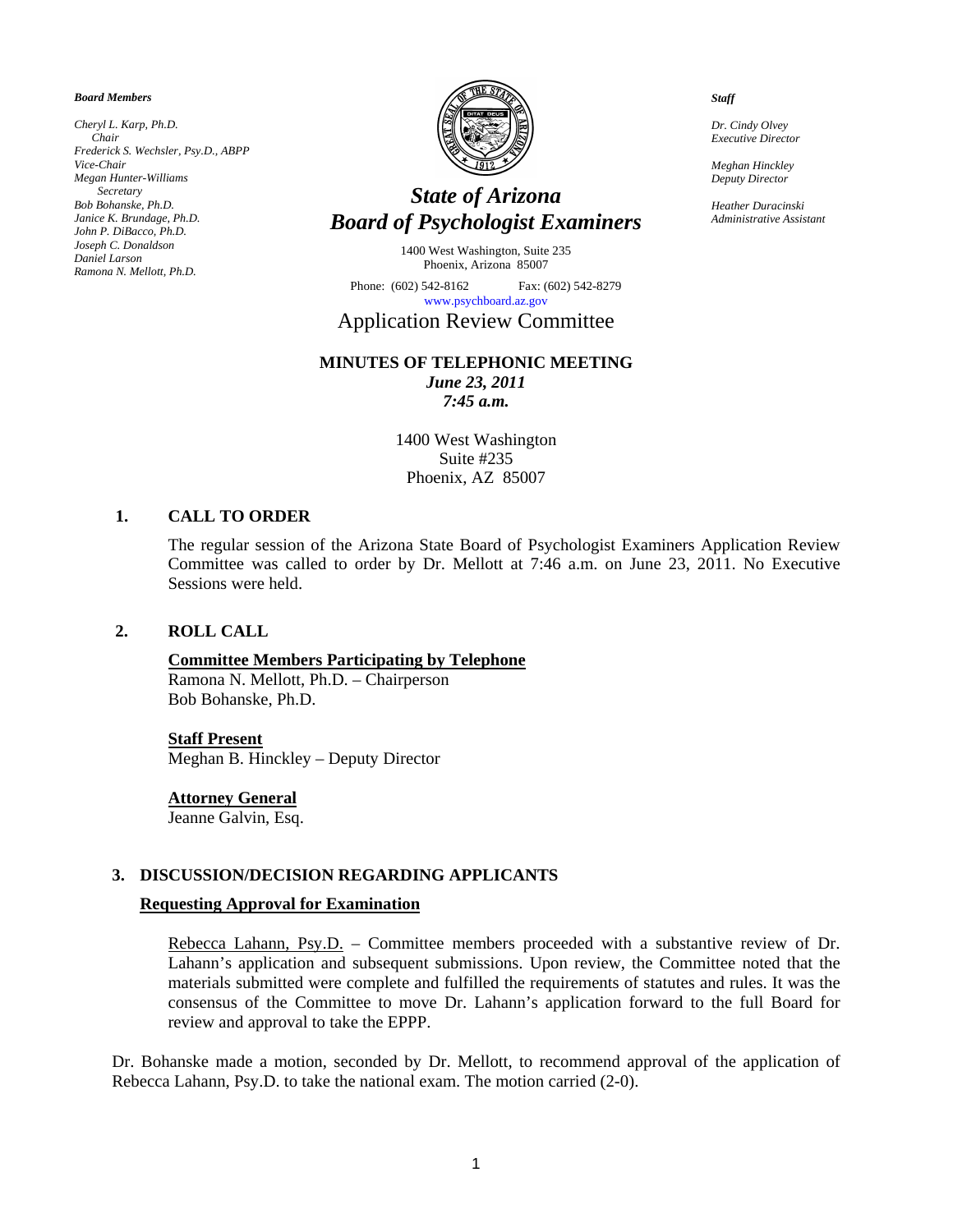### **Requesting Approval for Examination & Licensure**

Allison Cuoco, Ph.D. – Committee members proceeded with a substantive review of Dr. Cuoco's application and subsequent submissions. Upon review, the Committee noted that the materials submitted were complete and fulfilled the requirements of statutes and rules. It was the consensus of the Committee to move Dr. Cuoco's application forward to the full Board for review and approval to take the EPPP and licensure upon receipt of a passing score and the pro-rated licensure fee.

Shira Fass, Ph.D. – Committee members proceeded with a substantive review of Dr. Fass' application and subsequent submissions. Upon review, the Committee noted that Dr. Fass had fulfilled the deficiency A.R.S. § 32-2071(A)(4)(2) and submitted transcripts from University of Arizona noting completion of her independent study course in the core content area of Biological Basis of Behavior. In addition, Dr. Fass also submitted corrected calculations and explanations from her supervisors regarding the deficiency in A.R.S. § 32-2071( $F(5)$ ) and (6). However, the Committee noted that Dr. Fass remains deficient 1100 supervised hours that can be submitted as postdoctoral hours. It was the consensus of the Committee to move Dr. Fass' application forward to the full Board for review and approval to take the EPPP but that she will need to submit additional supervision hours to be reviewed and approved prior to gaining licensure. The Committee requested that staff place Dr. Fass on the Board's agenda for June 30, 2011 under the heading for "Approval of Exam Only."

Krystina Gordon, Psy.D. – Committee members proceeded with a substantive review of Dr. Gordon's application and subsequent submissions. Upon review, the Committee noted that the materials submitted were complete and fulfilled the requirements of statutes and rules. It was the consensus of the Committee to move Dr. Gordon's application forward to the full Board for review and approval to take the EPPP and licensure upon receipt of a passing score and the prorated licensure fee.

Celice Korsten, Psy.D. – Committee members proceeded with a substantive review of Dr. Korsten's application. Upon review, the Committee noted that the materials submitted were complete and fulfilled the requirements of statutes and rules. It was the consensus of the Committee to move Dr. Korsten's application forward to the full Board for review and approval to take the EPPP and licensure upon receipt of a passing score and the pro-rated licensure fee.

Linda Salvucci, Ph.D. – Committee members proceeded with a substantive review of Dr. Salvucci's application. Upon review, the Committee noted that the materials submitted were complete and fulfilled the requirements of statutes and rules. It was the consensus of the Committee to move Dr. Salvucci's application forward to the full Board for review and approval to take the EPPP and licensure upon receipt of a passing score and the pro-rated licensure fee.

Michael Wagner, Ph.D. – Committee members proceeded with a substantive review of Dr. Wagner's re-application. Upon review, the Committee noted that the materials submitted were complete and fulfilled the requirements of statutes and rules. It was the consensus of the Committee to move Dr. Wagner's re-application forward to the full Board for review and approval to take the EPPP and licensure upon receipt of a passing score and the pro-rated licensure fee.

Dr. Mellott made a motion, seconded by Dr. Bohanske, to forward the applications of Allison Cuoco, Ph.D., Krystina Gordon, Psy.D., Celice Korsten, Psy.D., Linda Salvucci, Ph.D., and Michael Wagner, Ph.D. to the full Board for review and approval to sit for the EPPP and licensure upon the receipt of a passing score on the exam. The motion carried (2-0).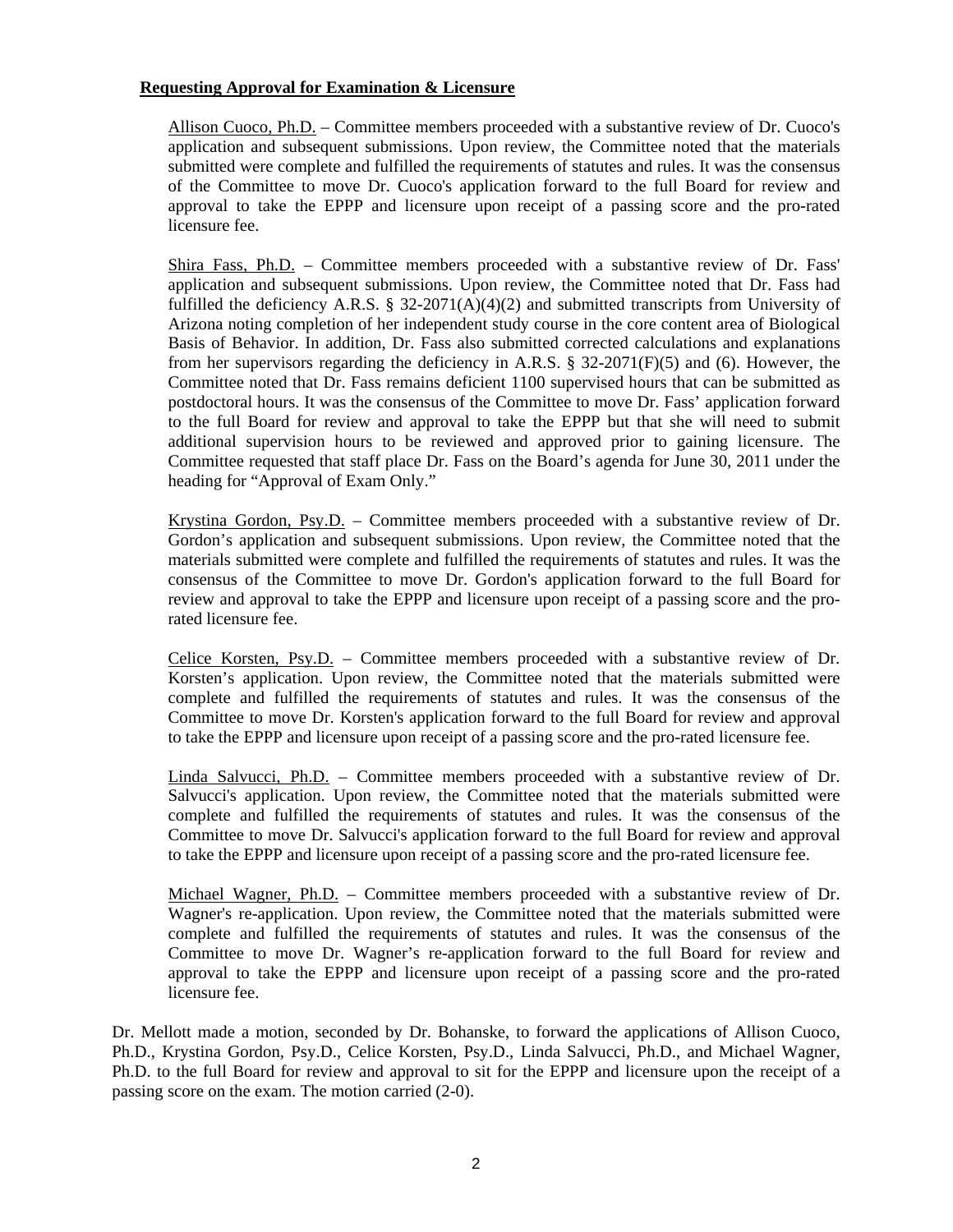Dr. Mellott then made a motion, seconded by Dr. Bohanske, to forward the application of Shira Fass, Ph.D. to the full Board for review and approval to sit for the EPPP and request that Board staff change the category in which she is listed on the Board's June 30, 2011 agenda to reflect the recommendation. The motion carried (2-0).

# **Requesting Approval of Licensure by Waiver**

Robert Sherry, Ph.D. – Committee members proceeded with a substantive review of Dr. Sherry's application. Upon review, the Committee noted that Dr. Sherry listed *PSYCH 537: Foundations in Psychology and Human Science (Fall 1972)* for credit in the Scientific and Professional Ethics in Psychology. The Committee noted that this course may not fulfill the Arizona requirement of A.R.S. § 32-2071(A)(4)(a). The Committee recommended issuing Dr. Sherry a Request for Additional Information and Documentation requesting a copy of the course syllabus and the course catalogue description for PSYCH 537 from Fall of 1972.

Kathleen Young, Psy.D. – Committee members proceeded with a substantive review of Dr. Young's application. Upon review, the Committee noted that the materials submitted were complete and fulfilled the requirements of statutes and rules. It was the consensus of the Committee to move Dr. young's application forward to the full Board for review and approval to of licensure upon receipt of the pro-rated licensure fee.

Dr. Mellott then made a motion, seconded by Dr. Bohanske, to issue Dr. Robert Sherry a Request for Additional Information and Documentation regarding the discrepancies in his applications and to forward Dr. Kathleen Young's application to the full Board for review and approval for licensure upon payment of the pro-rated fee. The motion carried (2-0).

# **Requesting Approval of Postdoctoral Experience**

Deborah Pardee, Psy.D. – Committee members proceeded with a substantive review of Dr. Pardee's postdoctoral experience forms. Upon review, the Committee noted that the materials submitted were complete and fulfilled the requirements of statutes and rules. It was the consensus of the Committee to move Dr. Pardee's proof of postdoctoral supervision forward to the full Board for review and approval of licensure upon receipt of a passing score and the pro-rated licensure fee.

Dr. Bohanske then made a motion, seconded by Dr. Mellott, to forward Dr. Deborah Pardee's a proof of postdoctoral supervision to the full Board for review and approval and licensure upon receipt of a passing score on the EPPP and payment of the pro-rated fee. The motion carried (2-0).

# **4. DISCUSSION/DECISION REGARDING APPROVAL OF BEHAVIOR ANALYST APPLICANTS**

Stephanie Genteman, M.S., BCBA – Committee members proceeded with a substantive review of Ms. Genteman's application and subsequent submissions. Upon review, the Committee noted that the materials submitted were complete and fulfilled the requirements of statutes. It was the consensus of the Committee to move Ms. Genteman's application forward to the full Board for review and approval of licensure upon receipt of the pro-rated licensure fee.